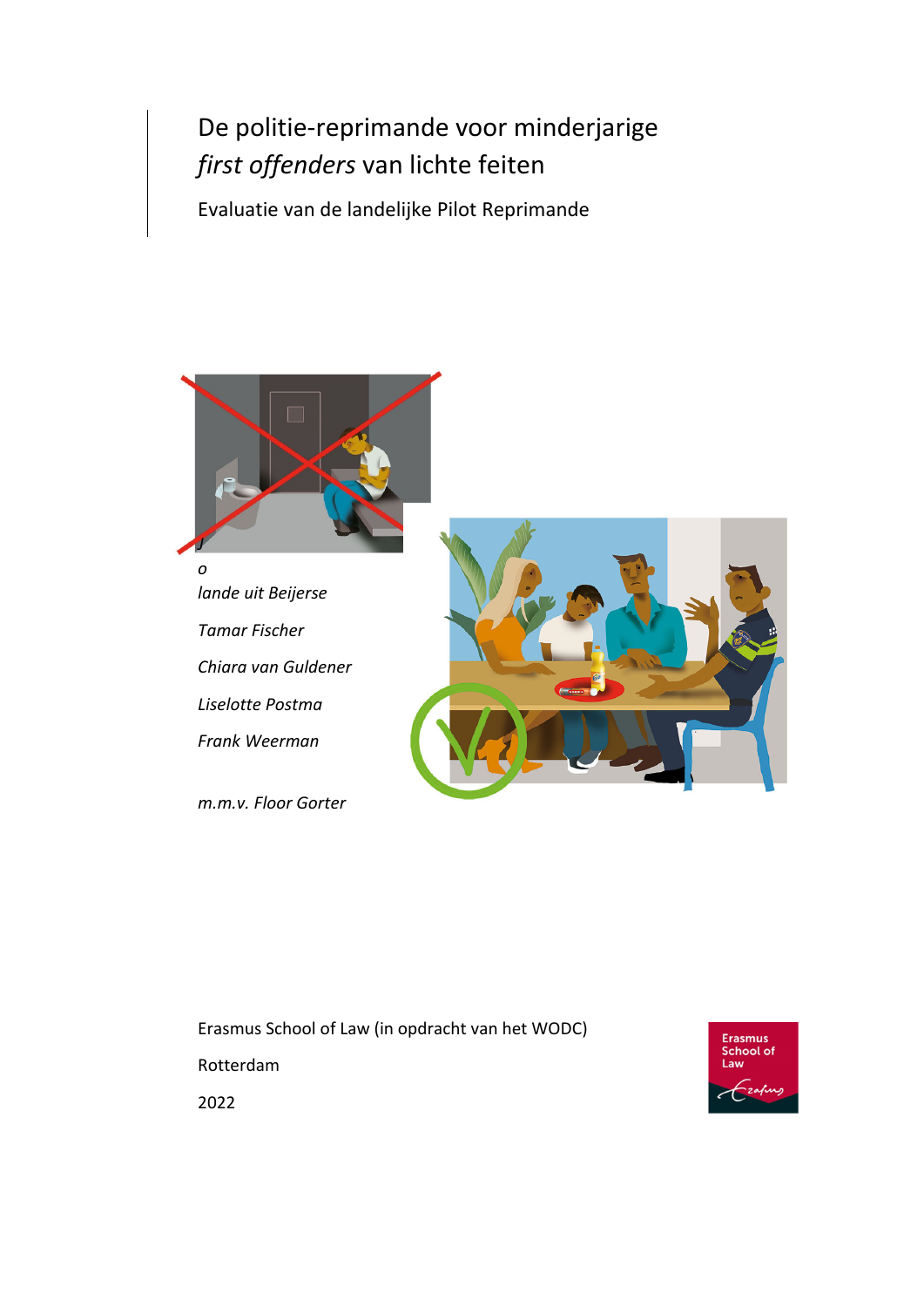## SUMMARY

### **Background of the study**

On October 1, 2020, the national Reprimand Pilot was launched in the Netherlands. This Pilot was initiated by the police, the Public Prosecutor's Office (OM) and an organization for diversion sanctions for juvenile offenders (Halt); the Ministry of Justice and Security was also involved. During the pilot project, a new procedure was adopted for juvenile first offenders of minor offenses. The new procedure entails that arrested juveniles are no longer transported to the police station to be brought before the assistant prosecutor, instead this can be done on location by telephone. If the assistant Public Prosecutor feels that the juvenile qualifies to being reprimanded (cautioned), he or she will be released and a 'reprimand conversation' will take place shortly thereafter, in which also the parents of the juvenile will be involved. The Pilot was initially scheduled to last one year, until October 1, 2021, but in the meanwhile extended. The report, of which this is the summary, contains the evaluation of this procedure. This will be the basis for the decision making about its continuation.

#### **Methodology**

This study included three sub‐evaluations: a plan, process, and output evaluation. The plan evaluation focuses on how the Reprimand Pilot was organized in the context of the goals that were set and what the expected contribution was to those goals. To this end, basic documents about the Pilot were analysed and interviews were conducted with fifteen key informants of the institutes that were involved in the establishment of the Pilot, namely the police, the OM, Halt, the Ministry of Justice and Security, the Child Care and Protection Board, as well as the Twente district of the East Netherlands Police Force, where a Reprimand Pilot was introduced previously.

The process evaluation is centred on the implementation of the Reprimand Pilot and the experiences of people and institutes involved. For this purpose, data were collected in several ways. First, the national police registrations of the reprimand were analysed. Next, research was conducted in three police units through a comprehensive content analysis of a sample of 66 police files from the three police units, relating to 117 minor suspects. Additionally, interviews were held with sixteen officers within these police units, about their experiences in applying the procedure. In these interviews decisions in cases and their underlying assumptions were discussed in detail.

The output evaluation is focused on the achievement of the Pilot's goals and on the (perceived) side effects. This part of the study included a further analysis of the findings and information that emerged from the plan and process evaluation, additional analyses of the registration data about the course of the processing, and additional interviews with actors involved in the process. These actors include the local police information organisation ZSM, assistant Public Prosecutors in the Rotterdam Police Unit and the management of an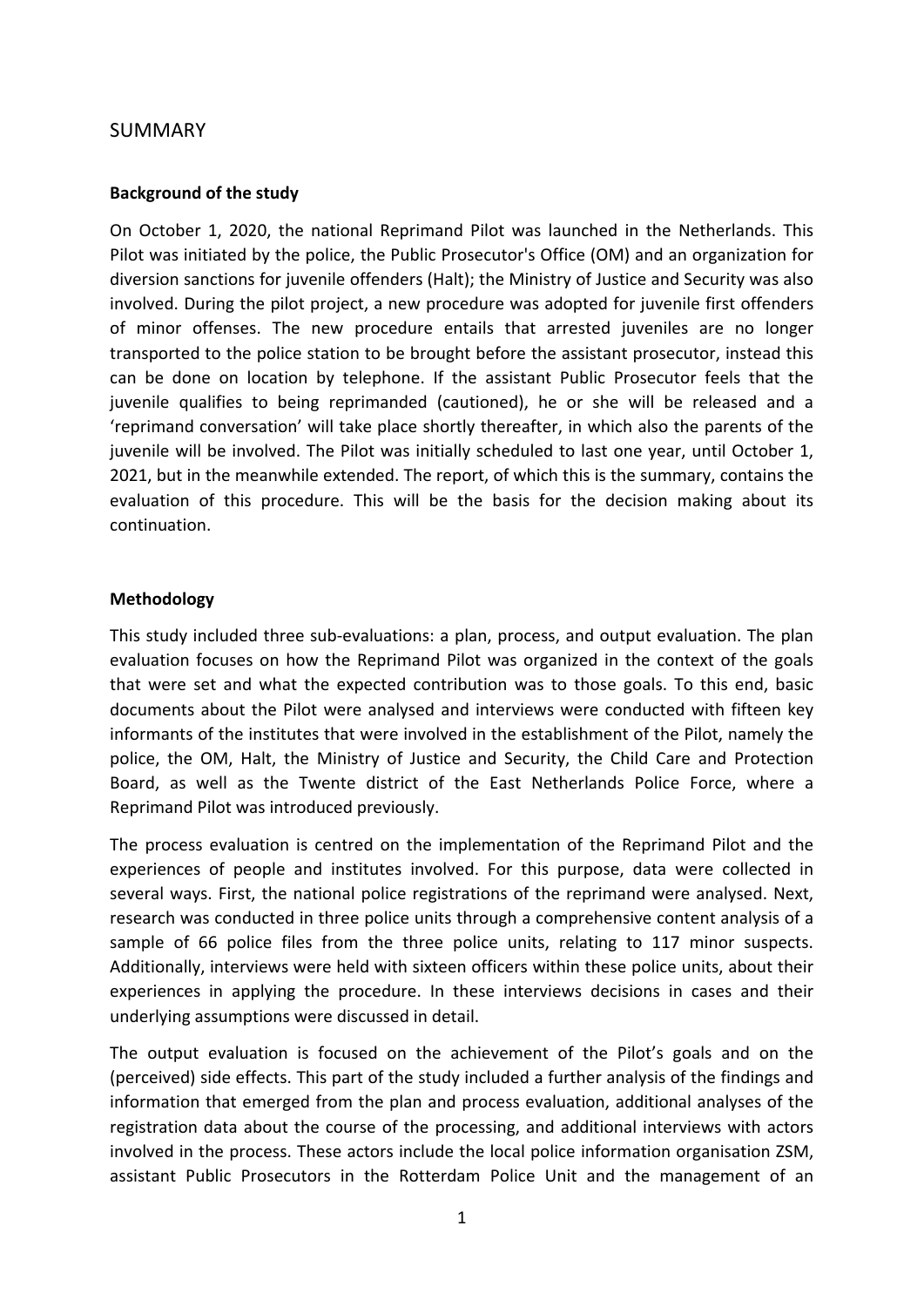organization (called SODA) that handles civil claims (or 'store fines') on behalf of retailers. Further, through the OM contact person for this pilot, information was collected about a Reprimand Pilot for adults and an app (RAPP) that facilitates that procedure. A stakeholder session was organized for which a selection of the most important key informants from the police, the OM (prosecution) and Halt (for diversion measures) were invited. A qualitative survey was conducted among juvenile law defence lawyers, and finally registration data were collected and analysed about the development of Halt referrals (diversion measures for juveniles).

In addition to the three sub-evaluations of the Pilot described previously, an additional legal and criminological literature review was conducted. The legal literature review focused on the legal issues that stood at the base of the Pilot, the consequences of civilian arrests and the mandatory consultation of defence lawyers for underaged suspects of minor offenses. The criminological literature review focused on the use of the reprimand and similar (caution) responses in other countries and on previous research findings about the effects of reprimands and similar diversion measures, focused on recidivism reduction.

## **The objectives, target group, and design of the pilot**

Four *intended objectives* can be distinguished, the first two are more process‐oriented and the last two more substantive. The first objective of the pilot is the ability to avoid an unnecessarily juridified process involving detention at the police station. This goal stems from the situation that led to the pilot, a practice in which minors stayed at the police station for an unnecessarily long time. The second objective is the provision of a clear framework for a nationwide unambiguous working method. This goal was set because initiatives were being developed at different locations to address the unnecessary stay in the police cell. A third objective is to provide a proportional and pedagogical reaction diverted from criminal law. A fourth objective is to offer an appropriate and effective response to prevent recidivism. The last two goals are closely related and partially overlapping.

The *intended target group* of the pilot consists of suspects aged 12 to 18 who are arrested 'caught in the act', who are first offenders ‐ i.e., who have not previously been eligible for a reprimand, Halt sanction, OM sanction or court settlement. They must be suspected of an offence of a light and simple nature, in particular shoplifting of goods of small value, vandalism with minor damage and using an ID card from someone else to get alcoholic drinks. The addition 'in particular' is intended to give the opportunity to include other offences of a light and simple nature. No amounts have been mentioned because the context must be decisive. Contraindications are recalcitrant behaviour, peer pressure, concerns about the person of the minor or his/her home situation and fear for a (physical) reaction of his/her parents. In case of concerns about the home situation, a report to the organisation Veilig Thuis (VT, Safety at Home) must always be made. In case of fear of parents' reaction, first contact with the parents should take place at the police office.

The *intended procedure and division of roles* is that the police officer in charge at the scene of the arrest checks the evidence and the information, contacts the assistant Public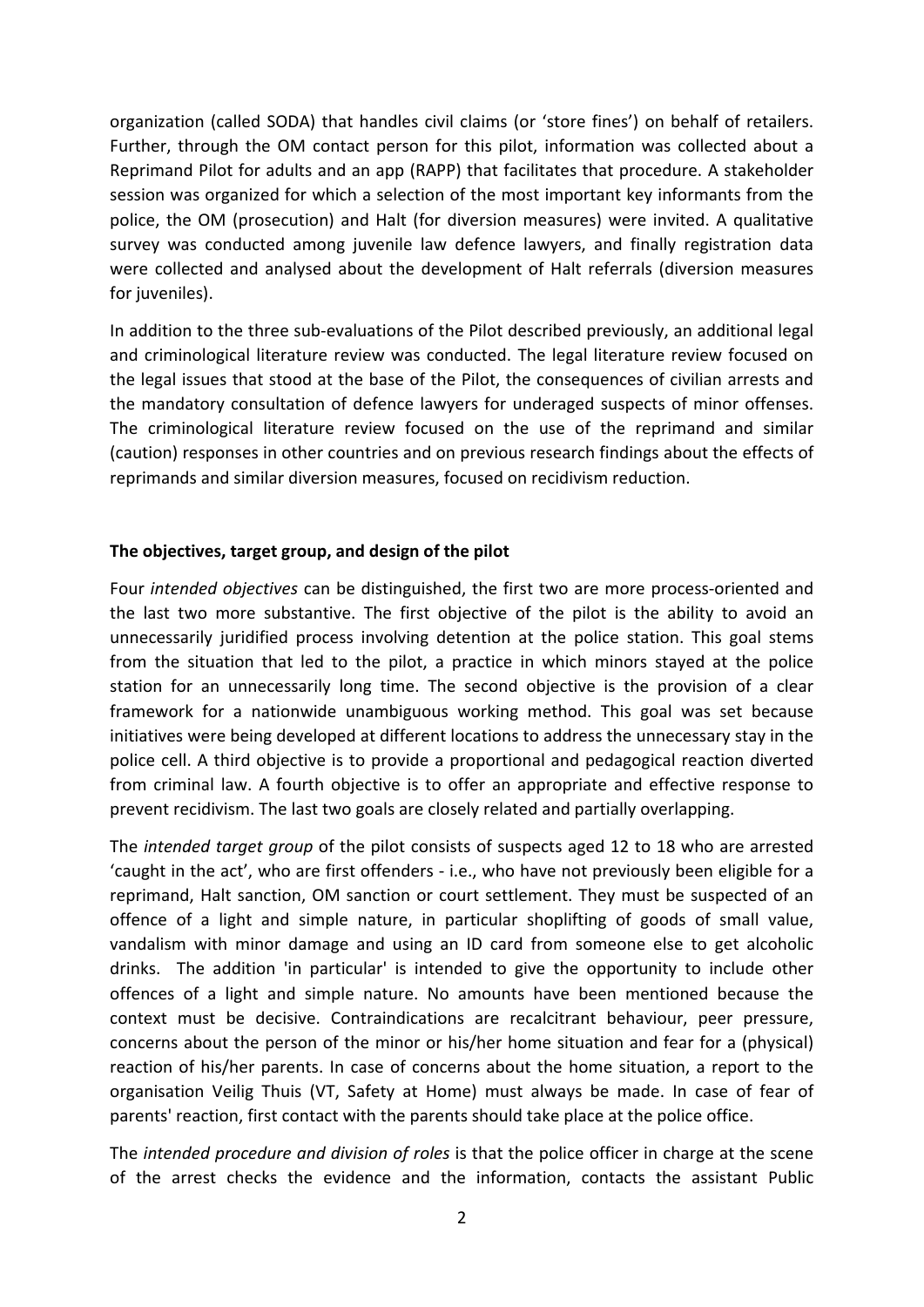Prosecutor on duty by phone and discusses the results of the check with the assistant Public Prosecutor. The assistant Public Prosecutor checks with the police officer of the information organisation ZSM (during opening hours) if there is any relevant personal information and then speaks with the minor in the context of the telephone arraignment. No substantive questioning takes place, but only process questions are asked to verify the legality of the arrest. Following the decision to reprimand, the minor is formally discharged, but in fact remains present. The police officer on the scene then contacts the parents, informs them and, when possible, conducts the reprimand conversations directly in their telephone presence. If the reprimand conversation cannot take place immediately, an agreement is made as to where and when the conversation will take place within 48 hours. During the reprimand, the officer should discuss with the minor that the reprimand conversation is not an interrogation and does not have a criminal law purpose, but an educational purpose to learn from the situation and to avoid committing future offenses. There is a Guideline on reprimand conversations with several topics to discuss with the minor and parents. This should include an explanation to the minor why their behaviour is disapproved, the consequences for the shopkeeper or victim, an explanation that there will be a record in the police system and what happens if they are caught committing a crime again (including getting a criminal record). Agreements must be made with the victim on the return of stolen goods and compensation for damages. A shopping ban or claiming indirect damages for administrative costs for the store is left to the shopkeepers and is not part of the intended procedure.

Finally, an inventory was made of the *preconditions and expected side effects*. The preconditions were that the pilot would be evaluated thoroughly and independently; that, based on the results, the involved parties will decide on the continuation of the pilot; and that proper and unambiguous registration would take place in the police information system BVH. Side effects that were mentioned and expected were: time savings for the police, a development towards automated processing of the reprimands, being able to identify concerns about the home situation during a reprimand meeting at the juvenile's home, a possible reduction in the number of admissions to the diversion organisation Halt and a possible reduction in contacts with juvenile law defence lawyers.

## **Output and target range of the new procedure: national figures**

A total of 3,964 reprimands were recorded during the research period. This means that approximately 15% of all cases against juvenile suspects were settled with a reprimand. Of the 5,024 cases that fell within the criteria of the pilot (the target group cases), 56% were settled with a reprimand. For the remaining 44%, it is unknown why the reprimand was not used. This may be because it was not a case of "minor damage", because other contraindications were present, or because the pilot was not sufficiently communicated yet in the police unit. A slight increase in the proportion of target group cases that were settled with a reprimand during the pilot period supports the latter as a partial explanation. Of the target group cases that are not settled with a reprimand, the majority (55%) are referred to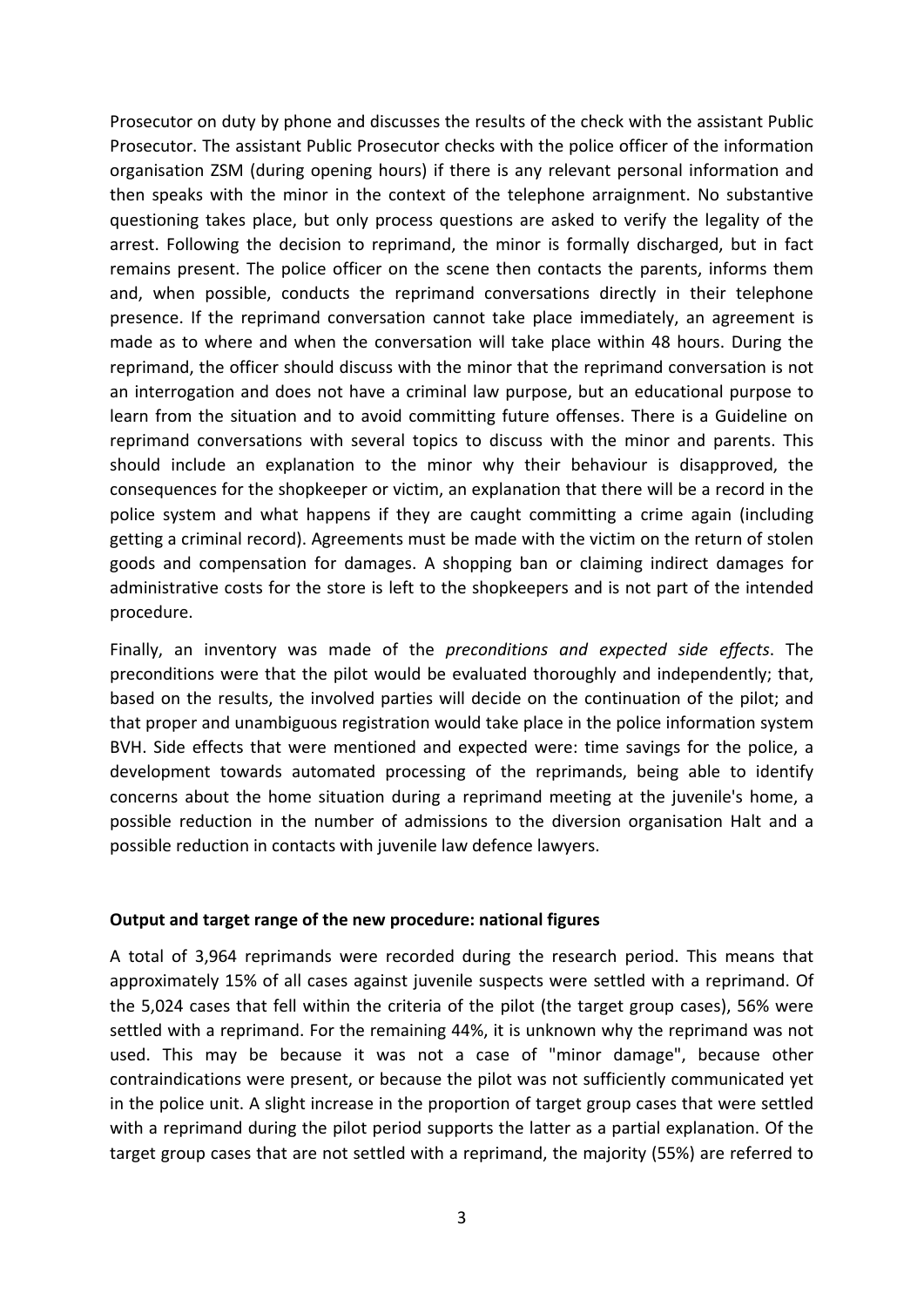the diversion organization Halt. A smaller but still substantial proportion of cases (14%) are dismissed.

The statistics further show that cases settled with a reprimand overwhelmingly concern shoplifting, followed at a great distance by other categories of offences. These include violent and sexual offences, and possession of weapons, for which at first glance a reprimand might seem undesirable. Unfortunately, registrations provide too little insight into the details of the cases to conclude whether the use of reprimands are undesirable or whether there is in fact a minor offense that falls within the scope of the Reprimand Pilot.

A small but relevant proportion of juveniles (15%) who received a reprimand appeared to be no first offender. The largest number of reprimands were given to 14‐year‐olds. Further, it appears that the lower the age, the more likely a minor is to receive a reprimand rather than some other settlement. Among 16- and 17-year-olds, a majority of the target group cases are settled in another way than with a reprimand. The probability of receiving a reprimand is the same for boys and girls among the target group cases. In absolute numbers, however, almost twice as many reprimands were given to boys than for girls.

Regarding the followed procedure, it appears that in most cases there was indeed a reprimand conversation, and this usually involved the parents, according to the registrations. At the same time, there is still a significant number of cases in which the registrations make no mention of such a conversation. Conversations with parents also take place in a third of the cases in which no reprimand was given. An important goal of the pilot was to ensure that minors are no longer detained at the police station. However, the national statistics show that still 11% of the minors in reprimand cases was detained at the police station. Of this group, 18% stayed even longer than 5 hours. Of the group of minors from a target group case with a different outcome than a reprimand, 28% stayed longer than 5 hours at the police station.

There appeared to be clear differences between the police units in the numbers of reprimands and the development in this during the research period. Almost twice as many reprimands were given to eligible suspects in the police unit with the largest share of reprimands as in the region with the smallest share of reprimands. In addition, police regions also vary in the followed procedures. In particular, they differ in the place where the reprimand conversation is held and in the extent to which reprimand cases are accompanied by a civil claim by the shopkeeper. In some police units, such a demand was registered in many reprimand cases (up to almost 40%) while in other police units this proportion is much lower or even close to zero according to the registrations.

## **The implementation of the new procedure in three police units**

After the *introduction of the procedure* for reprimands from the national level to the level of the police units, it appeared that not all police units were already interested in the pilot and that there was very little time to set up the pilot properly. Some police units, including the investigated Rotterdam Police Unit, began two months later than the official start of the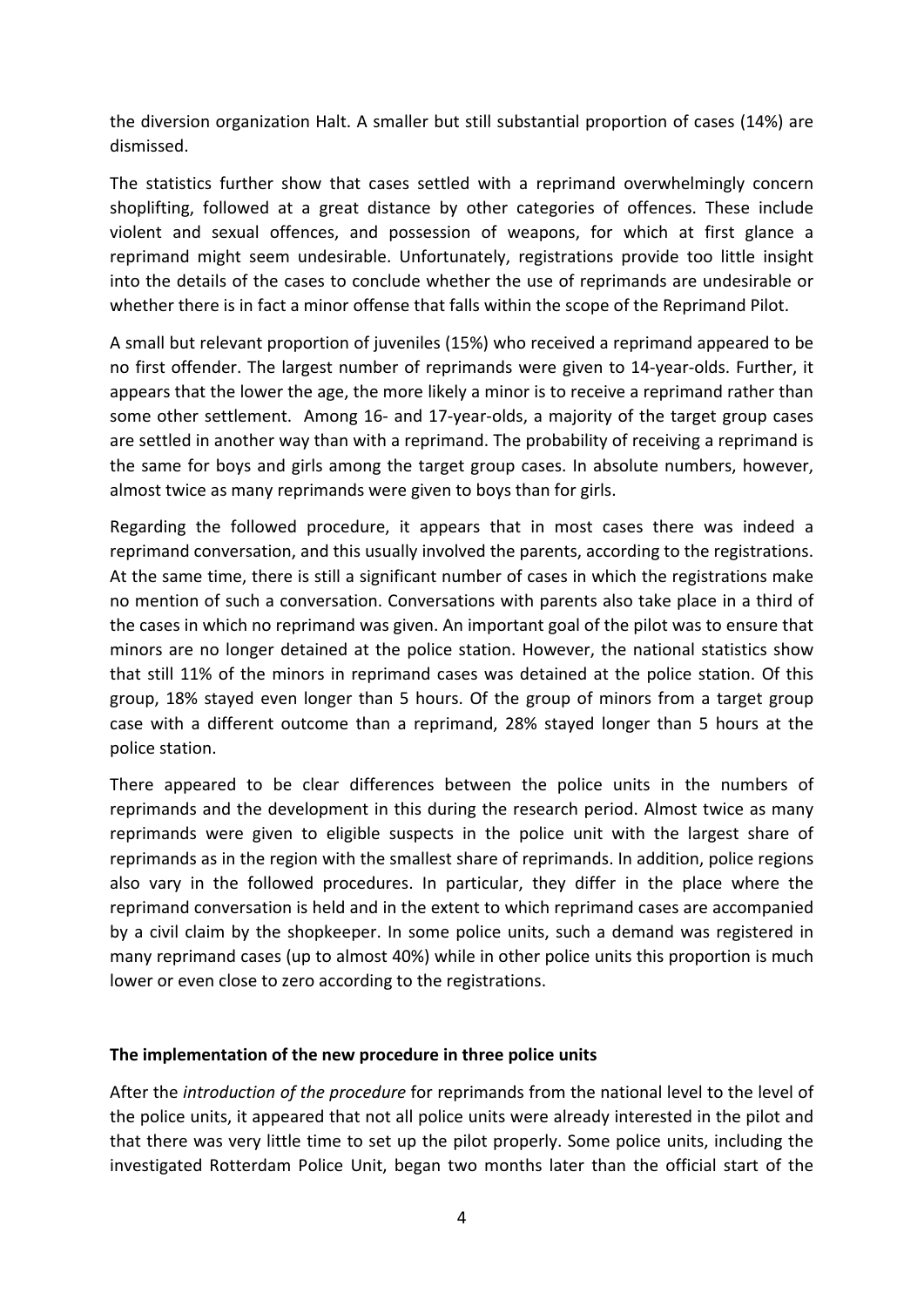national pilot, in December 2020, to have enough time to implement the new procedure. Other police units, such as the investigated Zeeland‐West Brabant Police Unit, did everything possible to implement the working method in time. Also, the way in which the pilot was communicated through the Central Staff and the districts to the basic teams showed how differently the internal processes within the police units are organized. In each of the three investigated police units, the procedure was implemented through different lines. Finally, it appeared that in the police practice, giving a warning was already familiar to the police and is used for a wide variety of offenses, including those involving adult suspects. Further, it appeared that the implementation of the procedure according to the Guidance was hampered by the fact that police shifts are varied and unplannable which implies that administration of reprimands must take place during police work that can be hectic. This means that there is not always enough time for administration, and as a result this administration cannot always give a complete picture of what happens in practice.

From the *inventory of the 66 police registrations ('mutations'*), it appears that offences were often committed in small groups, often pairs of girls or boys of the same age. The registrations also showed that important information necessary to see whether the procedure was followed, is often not noted. The procedure also does not mention that this information must be noted, including the crucial condition that there was an arrest for an offence 'caught in the act'. In at least 12 incident registrations involving 26 underage suspects, there was probably no arrest. These were mostly cases of vandalism with minor damage in which there was no citizen's arrest, and police officers apparently did not consider it proportionate to arrest the minor. In almost all of these cases, parents were involved in the reprimand. In a few incidents, there was an explicit request of the victims (including a school) that the police did the reprimand conversation with the minors.

Among 54 incident registrations involving 91 suspects, there was a citizen' s arrest, which implied that it was obligatory to follow the new procedure. In the majority of the reprimands there was consultation with the assistant Public Prosecutor, but in only in a few cases this was combined with a telephone arraignment. The information office ZSM was consulted only in a minority of cases and not always in the manner as intended.

All but two of the 54 incidents involved shoplifting, the other two were cases of vandalism. All but one of the suspects were aged 12 to 17. The exception was a 19‐year‐old who was with a 16-year-old. She received a reprimand for adult first offenders. Three of the 91 minor suspects were no longer first offenders but committed the offense together with a first offender. For one of these three, a reprimand was still provided, the other two minors entered the regular process. Three suspects who were first offender, received a reprimand only after they were detained in a police office, in two of these cases this happened because the police officers were not familiar with the new procedure. Two minor suspects did not receive a reprimand because of recalcitrant behaviour. The other contraindications, peer pressure, concerns about the parenting situation and fear of the (physical) reaction of the parents, were not used as a reason to refuse the reprimand in the investigated cases. However, when these contraindications were present, it was reported to the VT (Safety at Home) institute.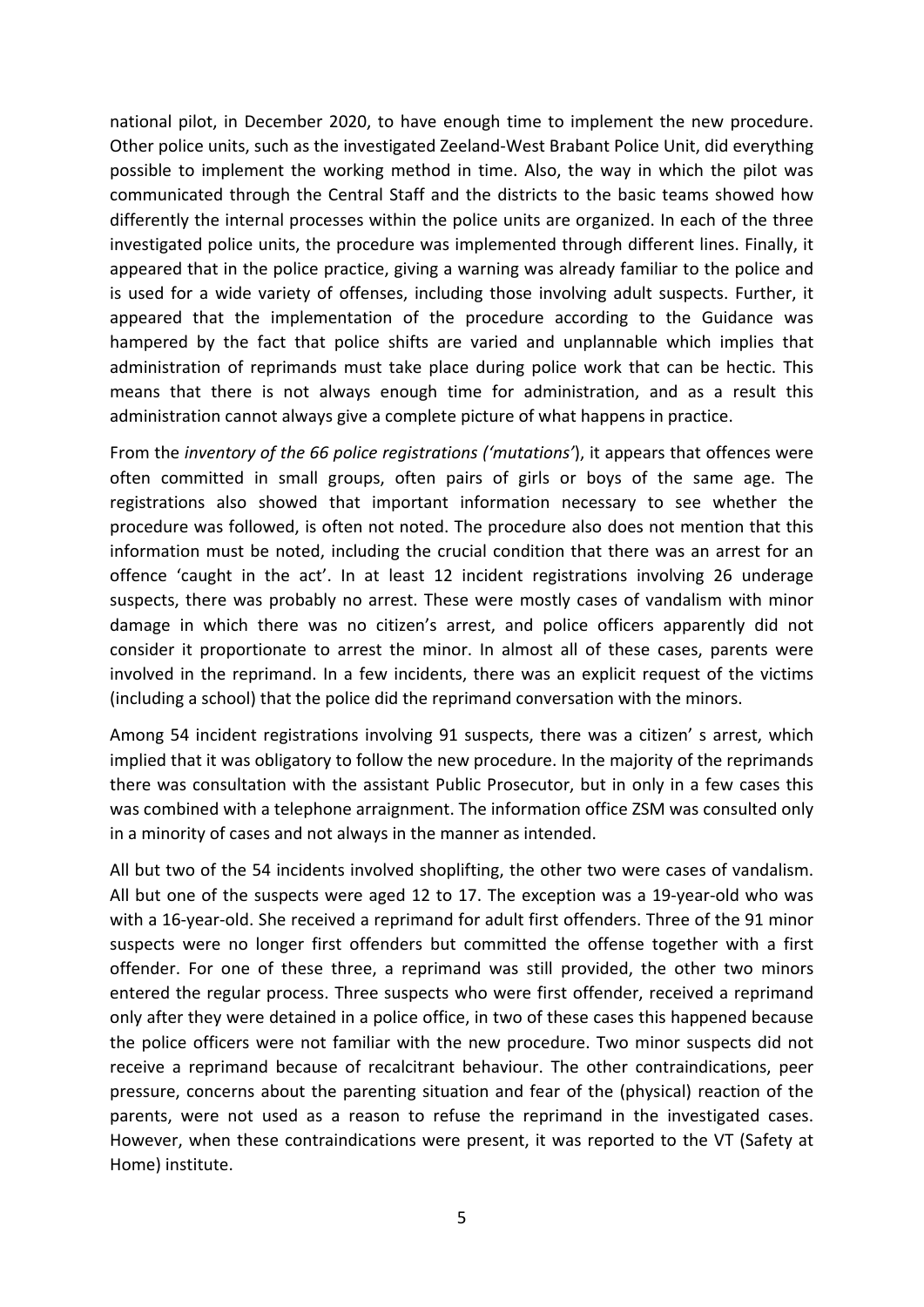Regarding *the way in which the reprimand conversations were carried out*, it appears that in the majority of the 54 incident registrations (namely 46) about the reprimand, contact with the parents was mentioned. In over half of these incidents, minors were taken to the home of the parents or the care facility where the parents reside. In the remaining incidents, the parents came to the police station, or a reprimand conversation was held on site or at an unlisted location in the presence of the parents. Only in six incidents, contact with the parents was by telephone only. Thus, in the vast majority of cases where contact with parents was reported, the police either brought the minor to their home or had a face-toface conversation with the parents at another location. Such a home visit appeared to have significant added value in some cases, because of the conversations with the minor during the way to their home and because the home situation sometimes provided a direct explanation for the theft of groceries, simply because there was nothing to eat at home.

It was striking that for almost half of the 117 minors that appear in the registrations, a VT (Safety at Home) report was made while in fact there seemed to be no concerns for a large part of these minors. It is also noteworthy that in more than half of the shoplifting incidents, a shopping ban was issued, which in some cases was combined with a civil claim (in else, a fine).

## **The procedure in relation to the intended objectives**

The objective of *a nationwide uniform working method* has not yet been fully achieved. It turned out that the communication of the procedure towards the basic teams within the police units led to different interpretations in practice. The familiarity with the pilot in practice varies, also within the police units. Unfamiliarity among part of the police officers can be blamed on the continuous stream of protocols and procedures that police officers are confronted with. The simultaneous introduction of the reprimand for adult first offenders, which was accompanied by a lot of information material and the introduction of a special smartphone app (the 'RAPP app'), led to some noise in the communication. That the procedure is not widely known yet is also demonstrated by the fact that sometimes minors who could be eligible for the reprimand are still detained at the police station. This also means that the objective of preventing unnecessary detention is not fully achieved. Various informants recommended to make the procedure better known in a way that fits in with police practice, by stressing the objectives of the new procedure and by discussing examples.

Also, the objective of *offering a clear framework* (part of the objective of a nationwide uniform working method) is not yet fully met. In practice, different interpretations are given, and in the case of shoplifting there are in fact now two parallel working methods: reprimands for adults and reprimands for minors, each with a different procedure. For minor suspects who are not arrested the existing procedure is also maintained in parallel to the reprimand, which contributes further to the lack of clarity. It further appears that the reprimand is mainly used for shoplifting because it is not widely known that the new method can also be used for other offences of a light and simple nature. The fact that the offence must be seen in context is accepted, but experience is needed to do this in practice, which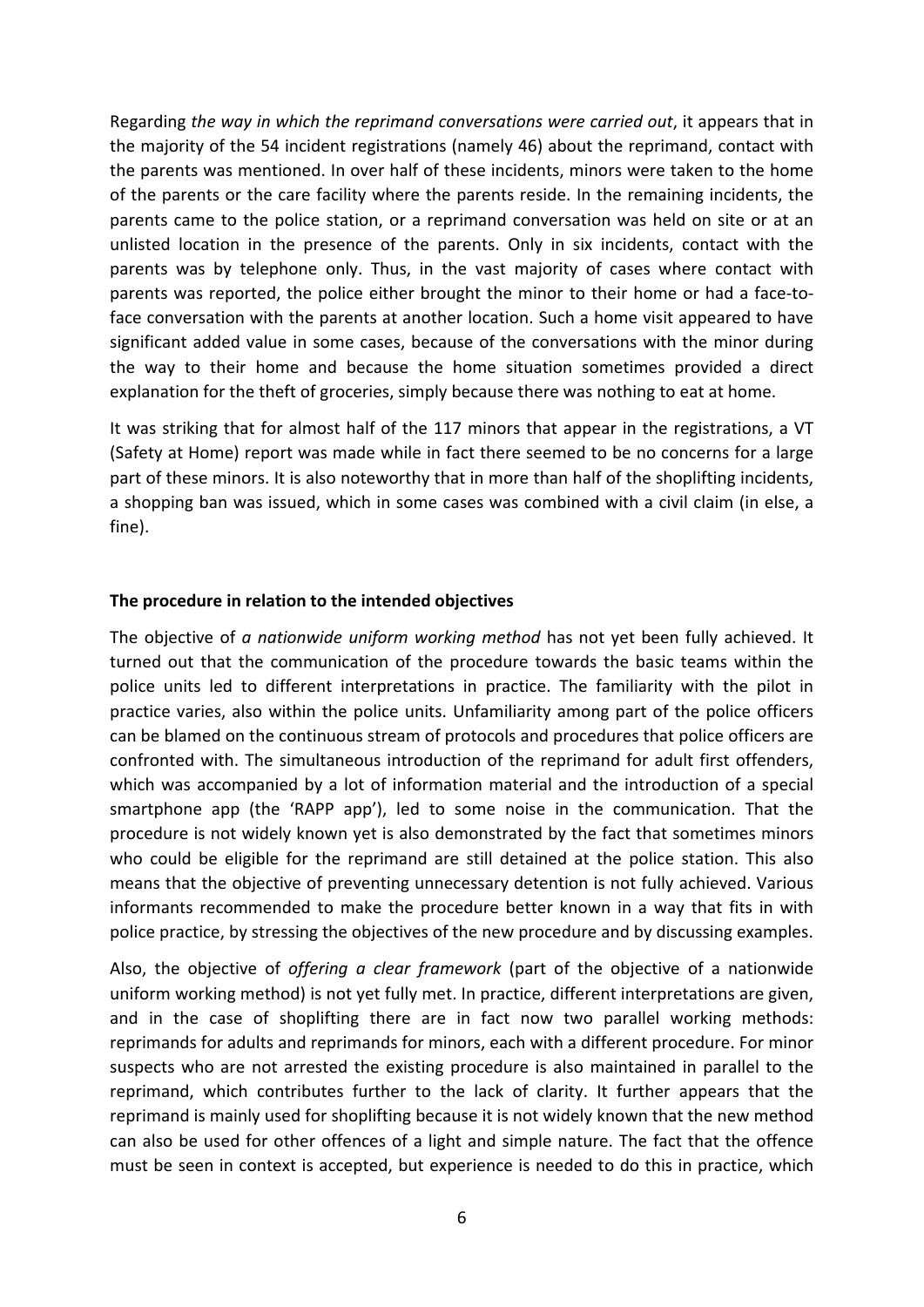can be facilitated by discussing examples. Finally, the telephone arraignment in which the assistant Public Prosecutor examines the legitimacy of the arrest and the checking of information by the assistant Public Prosecutor at the information office ZSM creates uncertainty. In both cases the purpose is not clear in practice. Also, what should be registered and how is not yet clear to everyone.

Regarding the objective of *proportional and pedagogical reaction diverted from the criminal law*, the institutes involved in the pilot see several added values. The reprimand leads to opportunities outside criminal law proceedings without unnecessary confinement at the police station. Also, the attention for behaviour that is connected to maturing is seen as positive, as well as the clear basis that is provided for the reprimand. The respondents (interviewed persons) see the reprimand conversation in the presence of the parents as the most important educational aspect of the reprimand. To elaborate this further, respondents suggest a revaluation of the youth specialism at the Dutch police. Regarding proportionality, it became clear that it is now too easy to report to VT (Safety at Home) based on the idea that this report will be checked later. The way in which this reporting is done now varies a lot, so that unjustified reports are made as well. Finally, the regular concurrence of the reprimand with shop bans and shop fines are also relevant to the proportionality of the reprimand. Although these are civil law measures, the minor suspects and their parents do experience them as part of the police or criminal law reaction.

Finally, with respect to *the effects on the influx to the diversion measures of Halt*, it can be concluded from the analysis of Halt statistics that, for the offence of theft and to some extent for the offence of vandalism, there are indications for a slight shift from Halt settlements to the reprimand. For thefts, this probably involves a few dozen cases on average per month. This is a limited proportion of the total number of Halt referrals for this type of offence (about 20%).

## **The reprimand in a broader legal and criminological perspective**

The analysis of the *reprimand in a broader legal perspective* revealed that the police reprimand in the Netherlands has actually a long history. It also shows that article 40 sub b of the International Convention on the Rights of the Child (CRC) demands that juvenile criminal cases are settled as much as possible out of court, taking into account several legal guarantees, for which the explanation makes clear that deprivation of liberty should not be part of it. It also showed that both the Salduz judgment and the EU directives leave ample space to make exceptions to the mandatory legal aid for minor offences and that the Dutch legislator, unlike the German and Belgian legislators, has not made use of this. An important finding is that the legal process that evolved in practice, which lead to a disproportionate reaction on cases that are now suitable for a reprimand, is not only the result of the mandatory legal assistance, but also of a too light‐handed application of the citizen's arrest in shoplifting cases. This does not meet the requirements of proportionality and subsidiarity.

The *literature review on the application of the reprimand and similar interventions in other countries* revealed that there is great variety in how the reprimand or cautioning is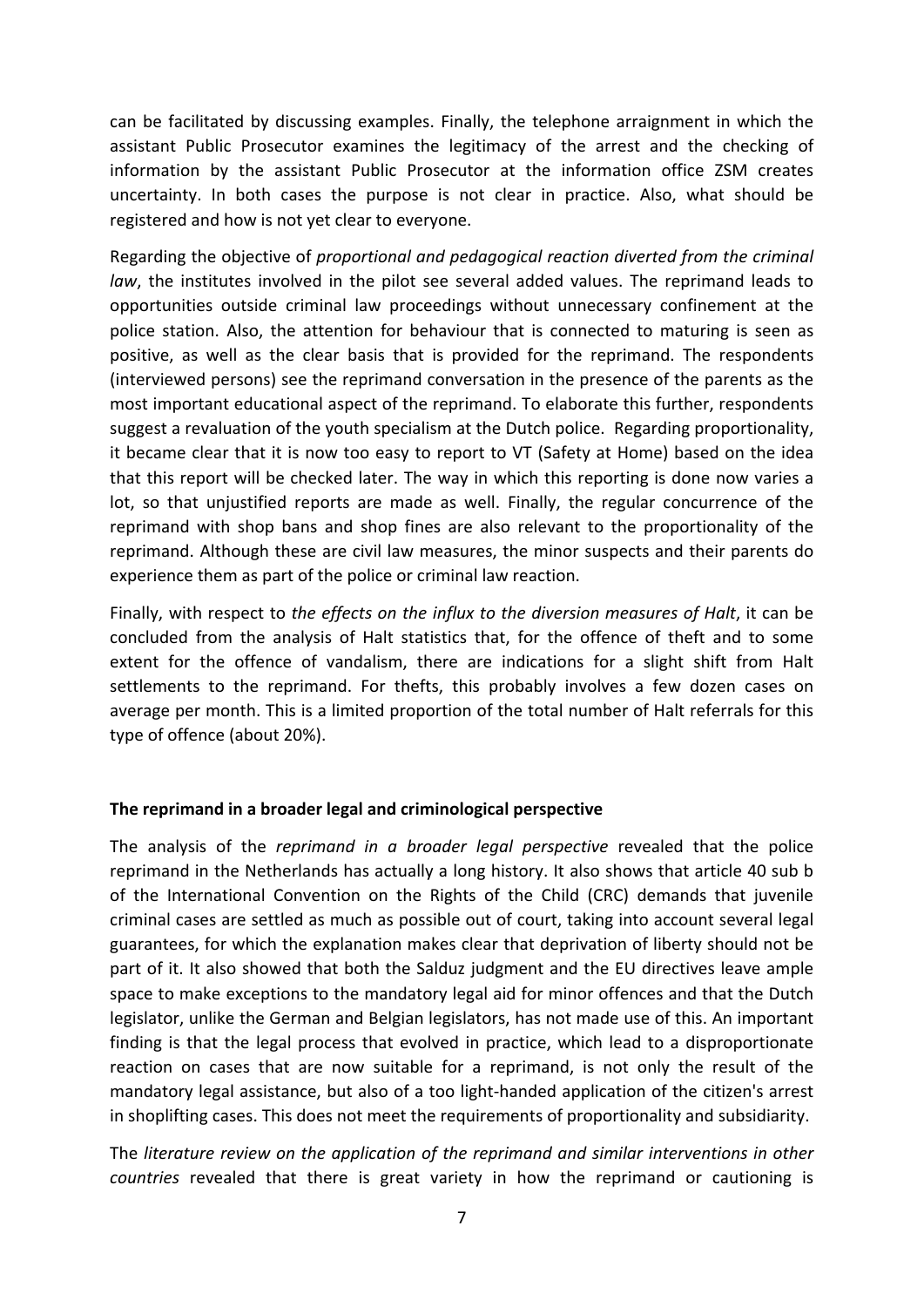organized. If minors are kept out of the criminal justice system by the police, this is considered as true diversion. In many of the countries studied, parents are involved when the police issue a caution to a minor, and in a few countries, the police are also expected to assess whether there are concerns about a minor suspect, and if so strive to get an appropriate reaction and to call in support services. In most of the countries studied, cautioning or diversion in general was not formally limited to first offenders or to a select number of crime types. Often, diversion is intended for first offenders of minor offenses, but it remains context‐dependent to what extent a caution or warning is considered appropriate. In many countries this depends on more factors than just whether the minor is a first offender and the seriousness of the offense. For example, several countries use the additional condition that the minor must take responsibility for the offence committed.

Finally, a criminological literature review was conducted on *the expected effectiveness, based on previous empirical research* of the reprimand and similar interventions (different types of caution). Based on this, it can be concluded that there is much evidence that the application of the reprimand and similar diversion responses in other countries lead to less official recidivism (police registrations) than traditional reactions within the (juvenile) criminal justice system. This is supported by robust research using experimental or quasi‐ experimental methods. The most recent literature estimates that juveniles that are cautioned are about 16 percent less likely to reoffend after one year than when they go through the criminal justice system in a traditional manner. Interestingly, it does not seem to matter for the effect whether there are additional measures to the reprimand or caution, such as referral to a program or the obligation to do restorative conversations with victims. It is also striking that it does not seem to matter for the effect whether a young person has committed crimes before or is a first offender. This means that we can conclude that there is no indication that the reprimand as conducted in the Dutch pilot will have an unfavourable effect on recidivism, and that it is probable that it will have a favourable effect on formal recidivism. Finally, there are two other potential impacts reported in previous research. First, it appears that the costs of reprimand‐like responses may be significantly lower than the costs of traditional prosecution. It has been calculated that the reprimand costs about the half or one third (for shoplifting) of similar cases with a traditional reaction. Second, it appears that youth with certain characteristics, such as boys, working youth, and youth from poor households, may be unintendedly disadvantaged in decisions whether or not to reprimand them or diverse them from the justice system. They are more often handled in a traditional way.

## **Recommendations**

*1) Give the reprimand a formal basis in the juvenile justice system*

Based on the findings in this evaluation, it seems obvious to recommend keeping the reprimand as a reaction option for juvenile suspects of minor offenses and give it a permanent place in the juvenile justice system, just like other diversion measures like the Halt reaction.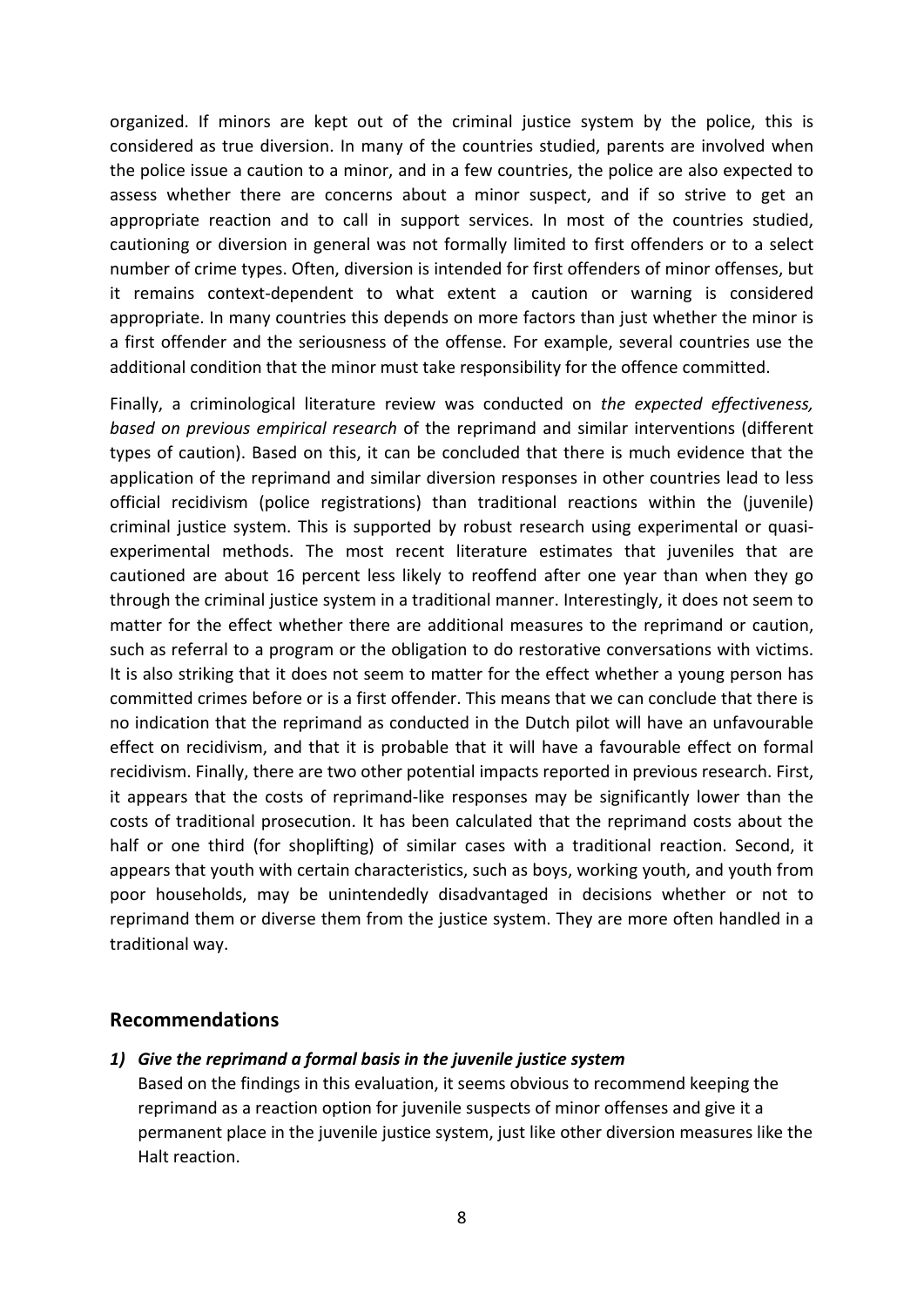- *2) The reprimand conversation in presence of the parents is the core of the intervention* The reprimand for juvenile suspects is different from the reprimand for adults because the reprimand conversation is in presence of parents or caregivers. This element could be emphasized much more in internal communication to clearly delineate the procedure for minors from the procedure for adults.
- *3) Make the reprimand better known in a way that is in line with the police practice* To achieve the goal of a nationwide uniform procedure, it is a necessary precondition that police officers and other relevant professionals are familiar with it. This works best if the intended objectives of the new procedure are leading and that relevant experiences to reach them are exchanged in the daily police practice, based on concrete cases. In addition, it is advisable to make an infographic at the national level in which the intended objectives and procedure of the reprimand are communicated in an appealing way.

## *4) Reconsider the regulations around citizen's arrests of juveniles*

An important finding in this evaluation is that the needlessly juridified process in which many minor offender suspects end up, is directly related to the frequent use of citizen's arrest by security guards at large retail establishments. However, its application to juvenile suspects of relatively light offenses is not in line with the requirements of proportionality and subsidiarity, especially in the case of a first offender who is immediately guilt‐ridden and cooperative. It is therefore recommended that the regulation of citizen's arrest should be reconsidered, taking as an example the Belgian regulation where this coercive measure is used in a much more cautious way.

# *5) Make an inventory of the agreements made with stores and create an unambiguous policy*

The evaluation found that minors that are caught shoplifting in many cases face bans from shops and fines that largely overshadow or negate the effect of the reprimand as a one‐off warning. Because these are civil law measures and the police and the Public Prosecution Service have little influence on them, these measures have been excluded from the reprimand procedure. However, the evaluation shows that, due to the concurrence with the reprimand, the police cannot ignore these measures. There are various local arrangements with shops to assist in establishing identity and following up violations of these shopping bans. Given the major impact that these measures have on the reprimand process, it is recommended to make an inventory of the agreements made by the police with shops and to develop an unambiguous policy for minor suspects on that basis. The current application of citizen's arrest should also be included in this.

*6) Use one procedure for the reprimand, independent whether there was an arrest or not* During this evaluation it became clear that the different procedures for arrested and non‐arrested minors lead to much confusion and a lack of clarity. The differences between the two procedures are not widely known and in fact the distinction is not justified by the offences and the juveniles that are involved in these two conditions. It is therefore recommended that this distinction is removed and that only one procedure is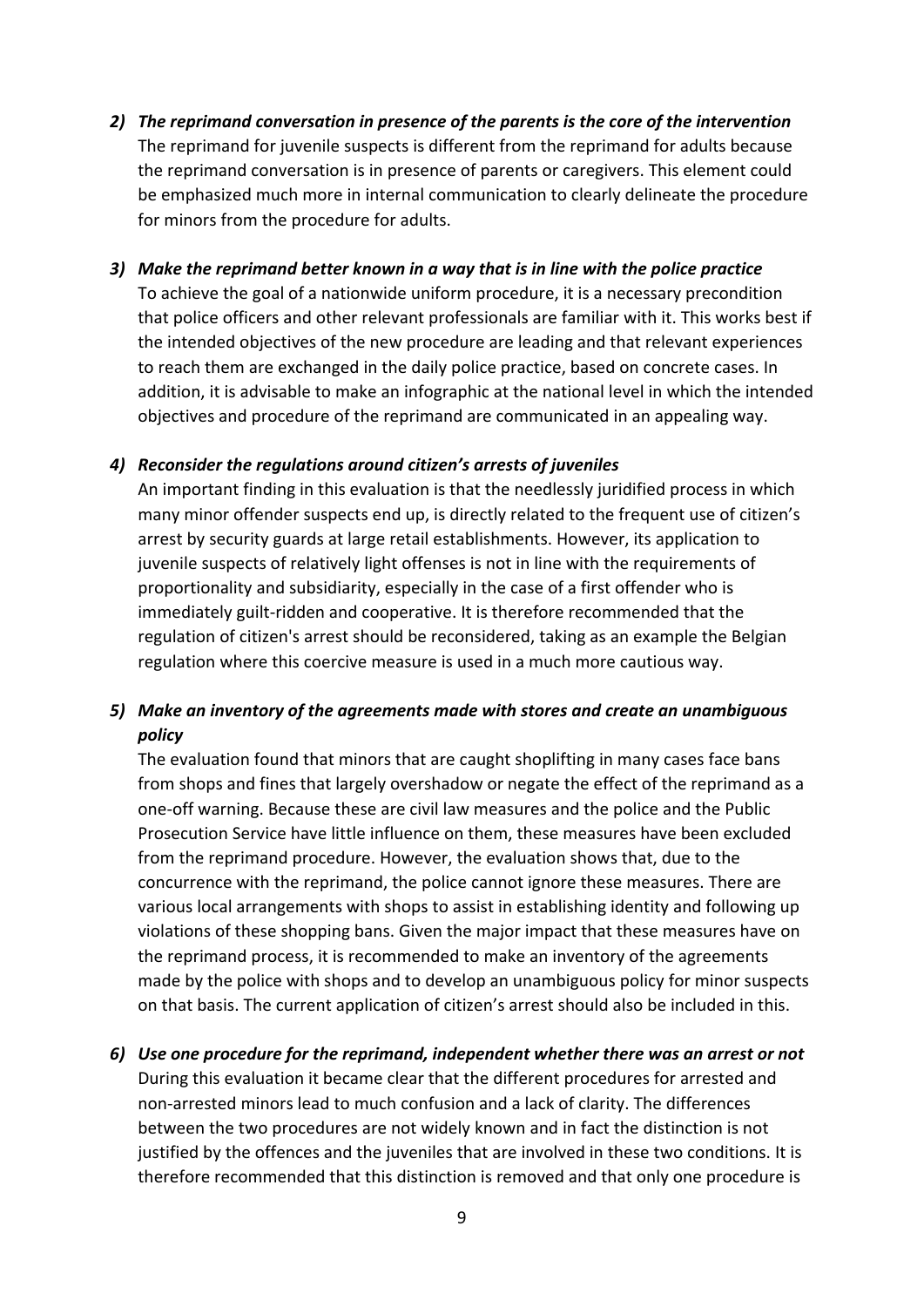used for the reprimand. By using one procedure, the administration would also be streamlined in a better way.

# *7) Remove the telephone arraignment for the assistant Public Prosecutor while retaining consultation*

Although the consultation with the assistant Public Prosecutor is generally considered valuable, the telephone arraignment in the form of asking the juvenile suspect procedural questions does not appear to be understood and it is hardly ever used. It is therefore recommended that this is removed from the procedure, what would contribute to the objective of a clear framework and also speed up and simplify the process. In this way, the procedure would also align with the procedure of the reprimand for adult first offenders of shoplifting.

# *8) Make the 'check' by the assistant Public Prosecutor at the information office ZSM optional*

In practice, the assistant Public Prosecutor does not always check with the information office ZSM whether there is additional information about the suspect. This is because it leads to delays and the police themselves can already retrieve a lot of information from the police system, or talk with the suspect to obtain additional information. If inquiries at ZSM are necessary or if there is a need for consultation in case of contraindications for the reprimand, this already happens in practice, even without an obligation to do so. To simplify the process and provide a clear framework, it is therefore recommended to make the check at ZSM optional.

## *9) Consider taking responsibility for the fact as a condition for the reprimand*

The evaluation showed that the only contraindication that led to rejection of the reprimand in practice was related to recalcitrant behaviour. Informants from the police explained that the reprimand is only meaningful and suitable to have an effect if the minor suspect is open to taking responsibility for the committed offence. This condition is in line with a condition emphasized by the UN Children's Rights Committee in General Comment No.24 on children's rights in the child justice system, that the juvenile suspect has freely and voluntarily acknowledged to be responsible for it. It is therefore worth considering taking responsibility for the fact as condition for the reprimand.

## *10) Consider using the 'first offender' condition less strictly and in context*

The evaluation shows that in practice the condition of 'first offender' is not always strictly applied. Being a first offender is also not a condition in the already existing procedure for reprimands for suspects who are not arrested. It should therefore be considered to join the suggestion of the Dutch Juvenile Lawyers Association (Vereniging van Nederlandse Jeugdrechtadvocaten, VNJA) to make this requirement less strict. This is also in line with the situation in other countries where reprimand‐like reactions are also possible for young people who have been in contact with the police before because the context should be more decisive. There is also no indication from criminological research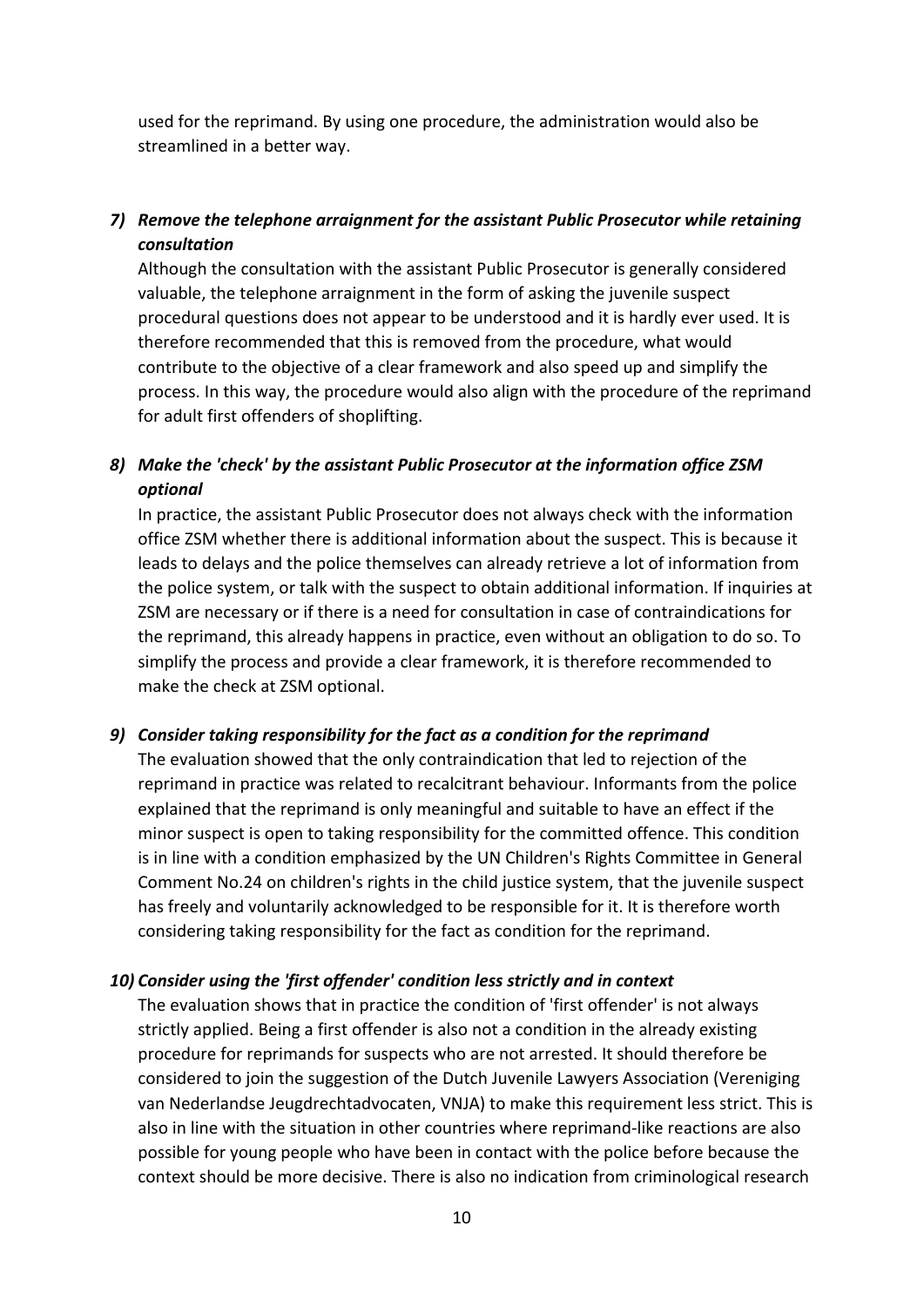that this condition would be necessary for the effect on recidivism.

### *11) Identify situations that lend themselves to a reprimand based on the context*

Despite the broad criterion of an "offence of a light and simple nature" in which three offences were specifically mentioned, the evaluation shows that the new method was almost exclusively used for shoplifting. This is related to the citizen's arrest for shoplifting, but also to the fact that in practice there is the assumption that the new method can only be used for shoplifting. The literature review about other countries indicates that cautions and other diversion measures for juveniles are not limited to a selective number of offenses and that for most countries the context is decisive. Because this context is not only dependent on the offence type, it is recommended that, in the further design of the reprimand, the situations in which the reprimand is suitable and in which a Halt sanction is more appropriate are defined based on the case itself.

#### *12) Remove contraindications related to family circumstances*

The evaluation shows that concerns about the parenting situation and fear for (physical) reactions of parents, which were mentioned as contraindications in the procedure, did not stand in the way of a reprimand in practice. This was also in line with the general opinion of the involved actors that family circumstances should prohibit a settlement with a reprimand. It is therefore recommended that contraindications related to family circumstances are removed from the procedure.

# *13) Conduct the reprimand conversation in personal presence of the parents and where possible in the home situation*

The evaluation shows that the conversation in personal presence of the parents is seen as the most important element of the reprimand and that the added value is found in the fact that this may be the first step in contact with the youth, also because it provides an opportunity for early detection of signals for problems in the home situation. Although the procedure explicitly provides for the possibility of carrying out this conversation on telephone, in practice police offers take effort to have personal contact with parents. In line with the need felt in practice, but also because this conversation is the core of the intervention, it is recommended that the procedure includes the advice that the conversation preferably takes place in the personal presence of the parents or other caregivers. And that this takes place at the home where the minor lives or in a residential care institute if applicable.

# *14) Make any VT (Safety at Home) notification contingent on consultation with the local youth police officer*

The evaluation showed that a report is made too easily to VT from the assumption that this report will be evaluated. However, the way in which this happens varies strongly, while the consequences of an unjustified report can be large. To ensure that a report is made to VT only when it is really necessary, it is advisable to make this dependent on consultation with the local (neighbourhood) youth police officer who can make a home visit if necessary. It is also a question whether, in the case of an acute situation, a report